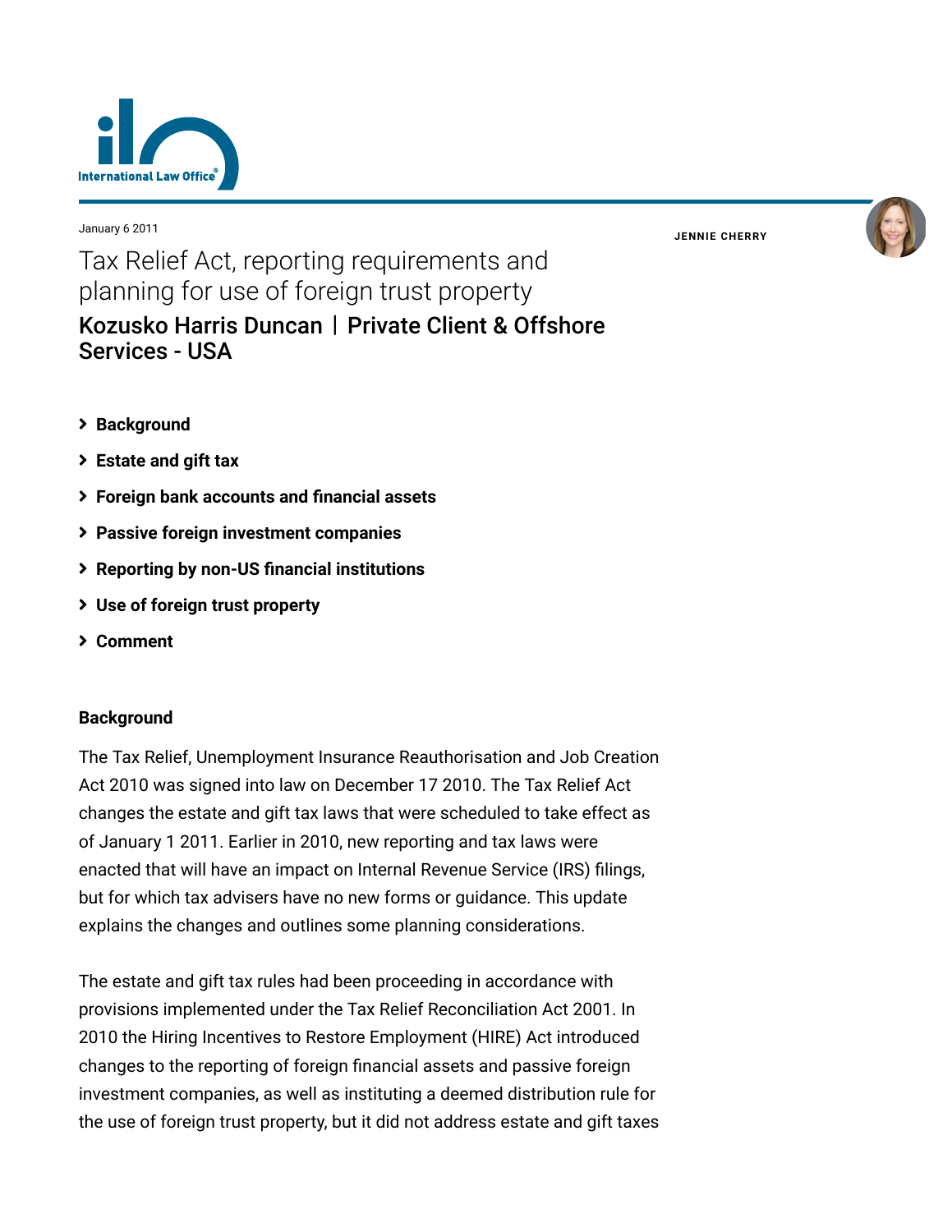or the taxation of beneficiaries of trusts owning passive foreign investment company (PFIC) investments.

# **Estate and gift tax**

At the end of 2009 Congress allowed the repeal of the estate tax for tax year 2010, the replacement of the 'step-up' basis rule with a 'carry-over' basis rule and a reduction in the maximum marginal gift tax rate to 35% on gifts over \$1 million (for further details please see "Congress allows estate [tax repeal for 2010"\). The Tax Relief Act is effective only for tax years 2010,](http://www.internationallawoffice.com/newsletters/Detail.aspx?g=fb9f3d89-b25e-4bd9-ad6b-ecf517aa2f9f) 2011 and 2012. When it expires, the estate and gift tax system reverts to pre-2001 law.

The act provides for:

- a credit sheltering \$5 million per person (the basic exclusion amount) and \$10 million per couple from gift and estate taxes, indexed for inflation beginning 2012;
- a \$5 million exemption from generation-skipping transfer (GST) tax, indexed for inflation beginning 2012; and
- a top tax rate of 35% for estate, gift and GST taxes through 2012.

These changes are effective from January 1 2010, but executors are allowed to make an election for the estates of decedents who died in 2010, and may choose no estate tax and a modified carryover basis. The act also specifies a 0% GST tax rate applicable for 2010 only. For the estates of decedents who die after December 31 2010, the act permits the executor of a deceased spouse's estate to transfer any unused exemption to the surviving spouse.

For gifts made after December 31 2010, estate and gift taxes will be reunified, meaning that an individual may apply the basic exclusion amount to lifetime gifts so that no gift tax is owed until he or she makes taxable gifts in excess of \$5 million. Any basic exclusion amount remaining at death will be applied to the estate tax calculation. An individual's basic exclusion amount is reduced by any exemption amount he or she used before 2011. If, for example, taxable gifts of \$500,000 have previously been made, the individual's basic exclusion amount in 2011 is \$4.5 million.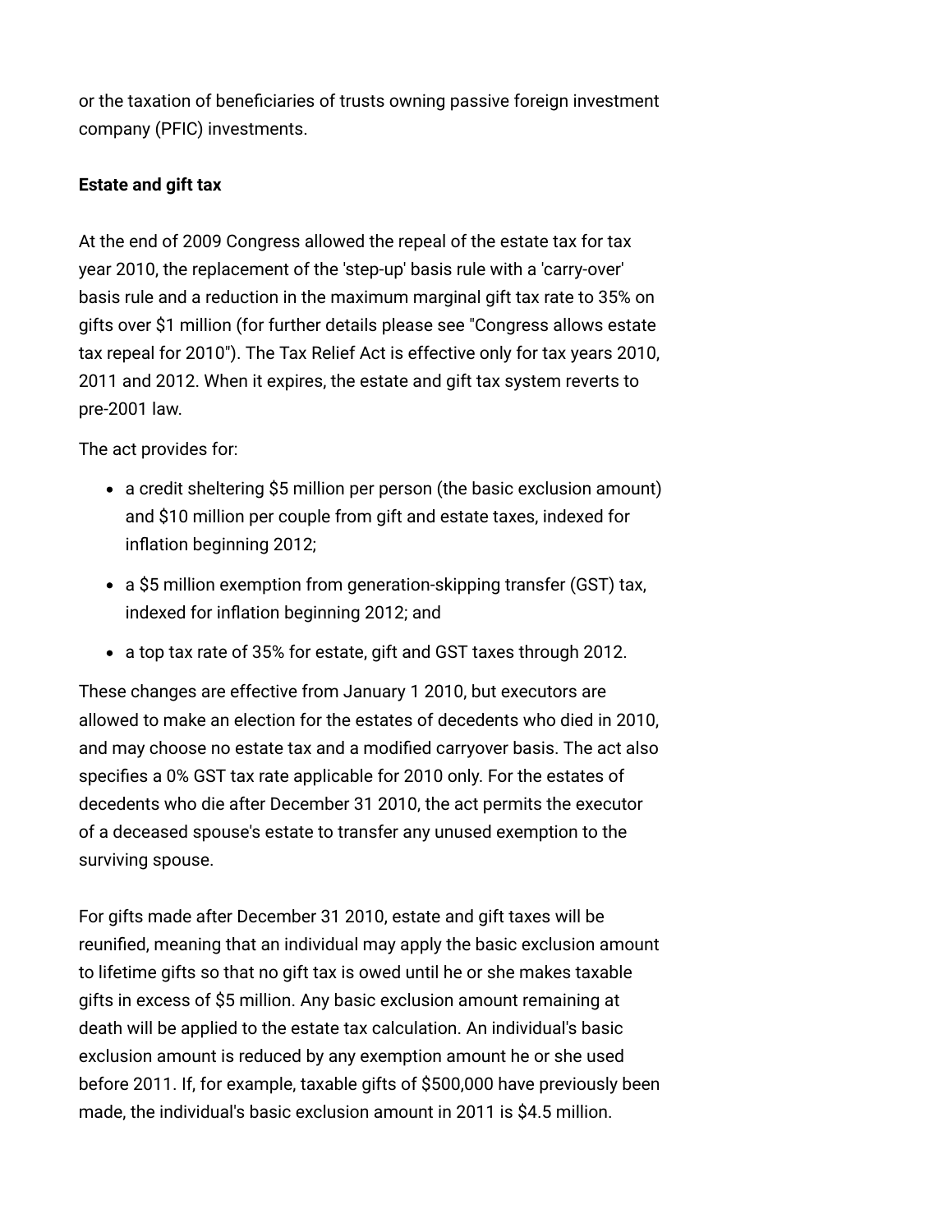#### <span id="page-2-0"></span>**Foreign bank accounts and financial assets**

The IRS released a revised Foreign Bank Account Report (FBAR) Form TD F 90-22.1, which expanded those US persons required to report. The Treasury Department's Financial Crimes Enforcement Network issued proposed regulations regarding the FBAR, which were expected to become effective before the June 30 2010 filing deadline for the 2009 FBAR. The deadline for comments expired on April 27 2010. The IRS has not yet issued a revised Form TD F 90-22.1 and the proposed regulations have not been finalised.

In addition to the FBAR, the HIRE Act requires individual taxpayers to disclose any interest in a "specified foreign financial asset" for any year in which the aggregate value of such assets is greater than \$50,000. The new law requires the taxpayer to attach this disclosure to his or her income tax return. Many questions remain open about the extent and form of this new reporting requirement, none of which had been addressed by the end of [2010 \(for further details please see "Reporting of offshore investments](http://www.internationallawoffice.com/newsletters/Detail.aspx?g=8ef13c29-ba12-4824-85ab-bde320468b1d)  proposed regulations and the HIRE Act").

#### **Passive foreign investment companies**

The HIRE Act also requires US persons who are shareholders of a PFIC to file an annual report containing such information as the IRS may require. This new law was effective as of March 18 2010 and the IRS released Notice 2010-34, in which it states that it is developing further guidance regarding this new reporting obligation. To date, the IRS has not issued a form for this report or any guidance on what it will entail. Furthermore, there are still no regulations on the interaction between the foreign nongrantor trust accumulation distribution rules and the PFIC excess [distribution rules \(for further details please see "Need for regulations on](http://www.internationallawoffice.com/Newsletters/Detail.aspx?g=97989fd6-b0e7-474c-a31c-77bc0d48c3b7) taxation of US beneficiaries of foreign trusts owning PFICs").

## <span id="page-2-1"></span>**Reporting by non-US financial institutions**

The HIRE Act included provisions requiring non-US financial institutions to provide the IRS with sufficient information to identify accounts held by US persons with an average month-end balance of \$50,000 or more. Failure to do so will result in a 30% withholding tax on US-source payments to those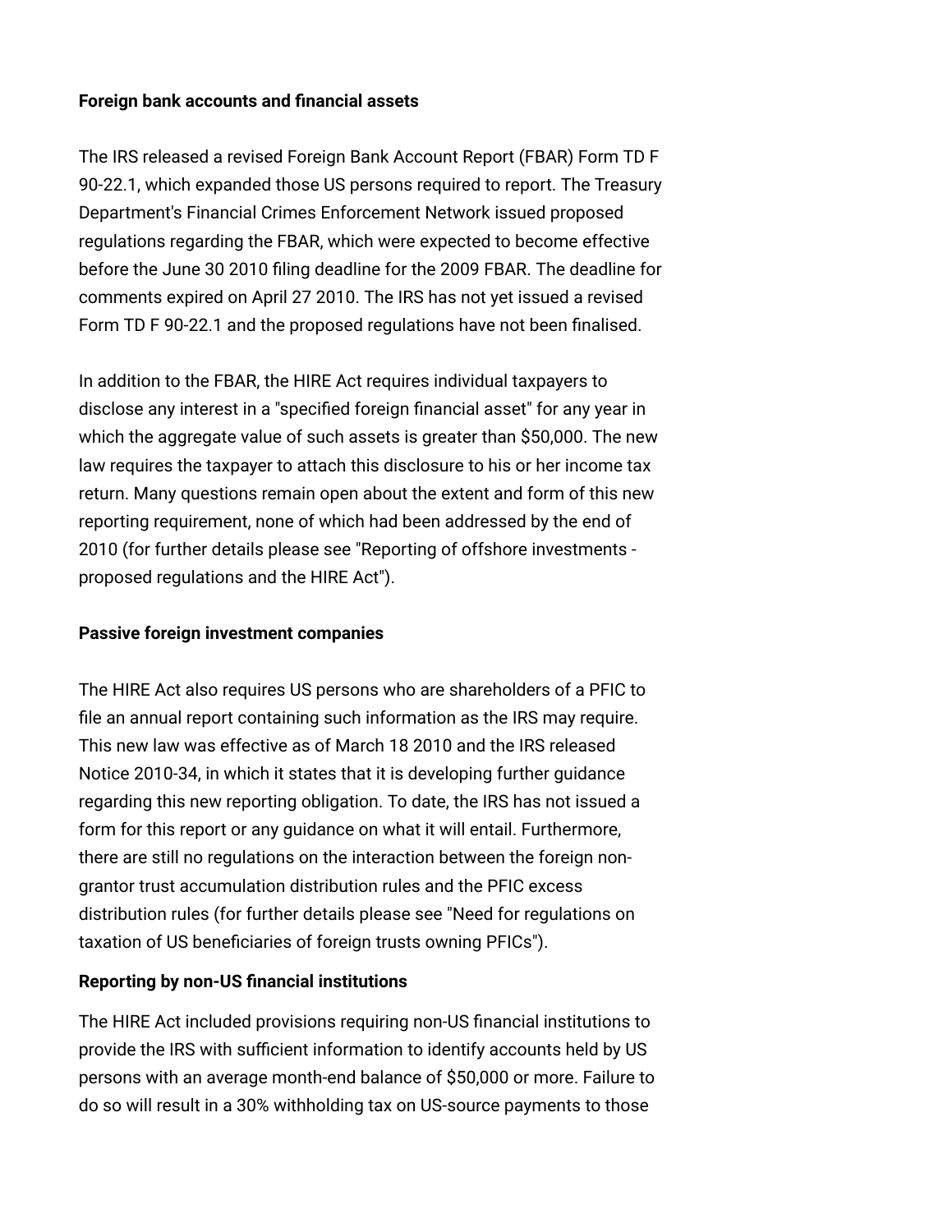accounts. Withholding can be avoided if the foreign financial institution enters into a foreign financial institution agreement. No draft agreement has yet been published.

The withholding provisions are effective for payments made after December 31 2012, although obligations outstanding as of March 18 2012 will be exempt. On August 27 2010 the IRS released Notice 2010-60, which describes how such institutions are to comply with the new law. It provides that obligations for the purposes of the exemption do not include instruments treated as equity for US tax purposes or legal agreements that lack a definitive expiration or term (eg, savings deposits, demand deposits or brokerage or custodial accounts).

A foreign financial institution is subject to the act if it is a non-US entity that:

- accepts deposits in the ordinary course of banking or similar business;
- holds financial assets for the account of others as a substantial portion of its business; or
- is engaged in investing or trading in securities, partnership interests or commodities, or interests in the same.

<span id="page-3-0"></span>The notice states that a trust company will be considered a foreign financial institution, and that a trust settled and funded by an individual for the sole benefit of his or her children could also be considered a foreign financial institution, although the IRS is considering adopting a less burdensome reporting regime for certain small foreign financial institutions.

# **Use of foreign trust property**

The HIRE Act broadens the tax law to provide that use of foreign trust property after March 18 2010 by a US grantor or US beneficiary - or any US person related to a US grantor or US beneficiary - will be treated as a distribution to the US grantor or beneficiary of the fair market value of the use of the property. The recipient of the deemed distribution will be required to file Form 3520 to report the distribution from the foreign trust.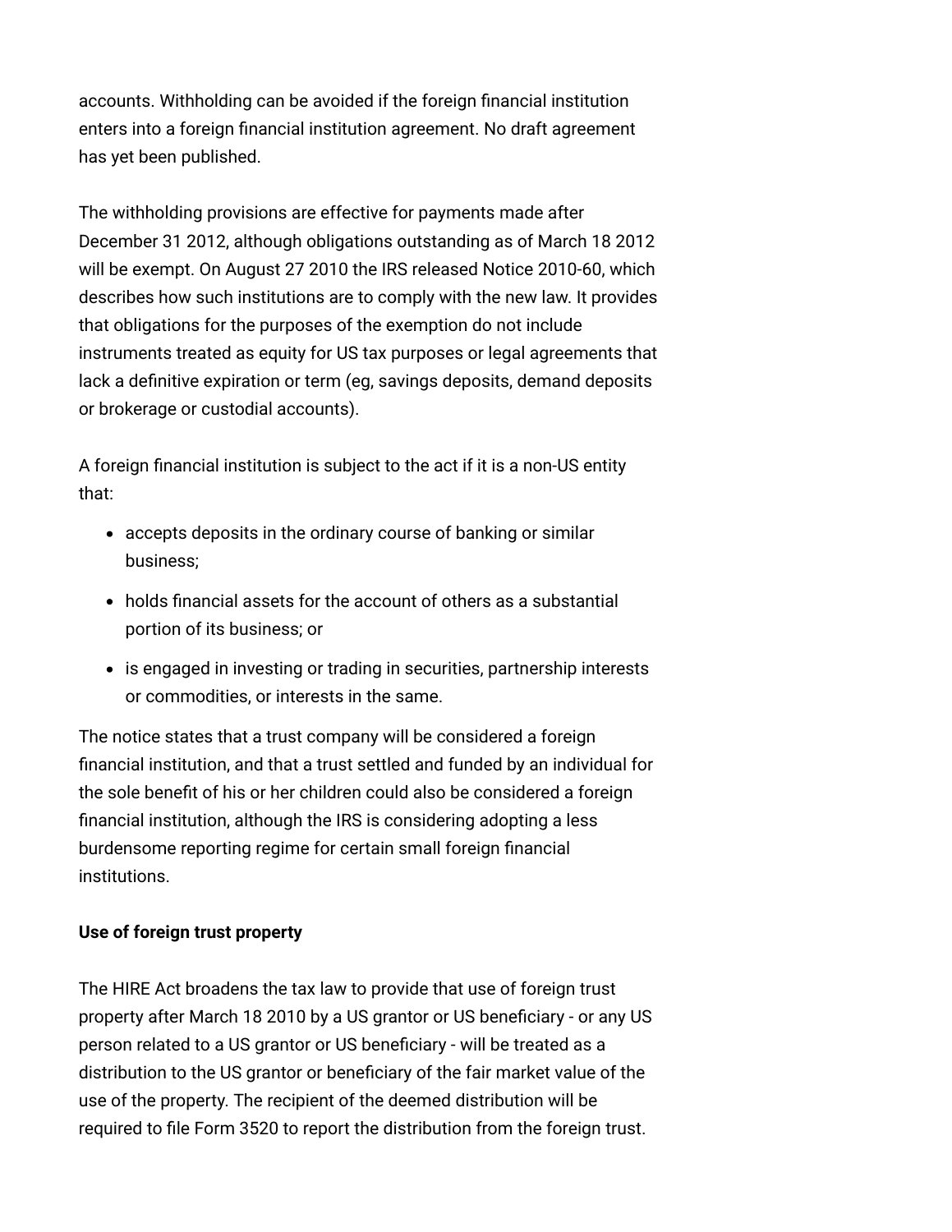This deemed distribution rule will not apply to the extent that the foreign trust is paid the fair market value for the use of the property within a reasonable period of such use (for further details please see ["Uncompensated use of foreign trust property: HIRE Act treats as trust](http://www.internationallawoffice.com/Newsletters/Detail.aspx?g=46d346e0-12b9-46c8-8437-902fca9e068b) distribution").

The IRS has yet to release a revised Form 3520 and no guidance has been issued to address valuation and other issues. However, advisers to international families with existing trusts that own property which is used by US beneficiaries - whether it consists of residences, vacation homes, artwork or jewellery, and wherever it may be located - should consider the following options.

#### **Continue 'as is'**

The trustees of a foreign trust may wish to maintain the status quo, allowing both US and non-US beneficiaries to use trust property. If so, the trustee should engage an appraiser to determine the fair market value of the use of each item of property. The appraiser is likely to take into consideration the fact that the property is available solely for use by the beneficiaries, even if they occupy the property for only a few months or days each year. The appraisal should be updated periodically and the trustee should be aware that the IRS can review and challenge appraisals.

The trustee must also consider which beneficiary or beneficiaries should file Form 3520 to report the deemed distribution from a foreign trust. Arguably, only the adult beneficiaries need file, as they bring their minor children with them, but the question of which parent should file, or whether both should file, may depend on how the property is used and whether the adult beneficiaries are always together or make separate trips. The identity of the reporting beneficiary is important because the trustee must provide US beneficiaries with an annual foreign non-grantor trust beneficiary statement, showing the distributable net income (DNI) and undistributed net income (UNI) attributable to the deemed distribution, or a foreign grantor trust beneficiary statement showing that all income is attributable to the settlor. If no beneficiary statement is provided, the US recipient of a foreign trust distribution may be required to treat the entire distribution, whether from income or corpus, as an accumulation distribution for tax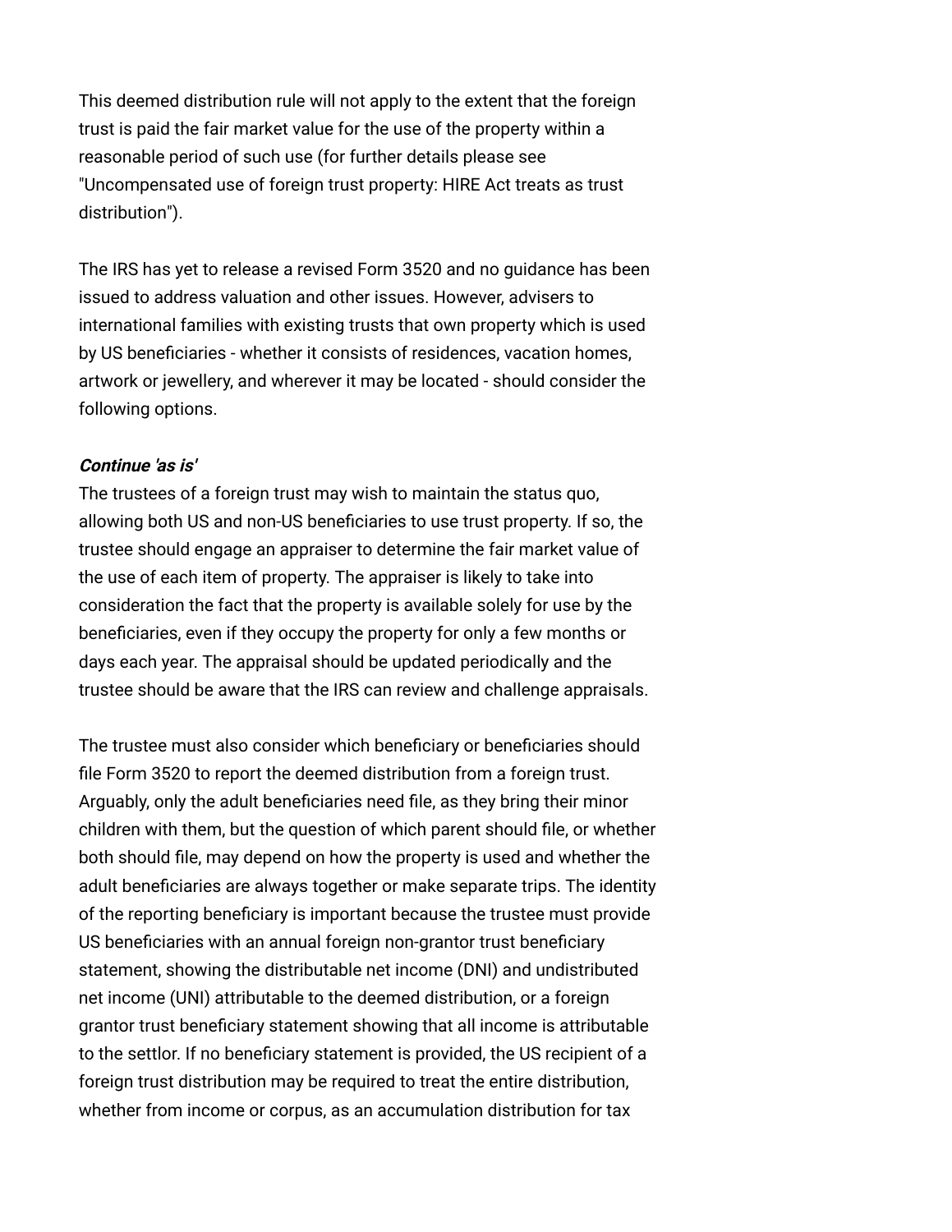purposes, which would be included in gross income and would be subject to interest charges. Generally, amounts distributed to a trust beneficiary are treated first as ordinary income, to the extent of that beneficiary's share of the trust's DNI, then as a distribution of UNI, and finally as a distribution of principal. The HIRE Act does not explicitly address the extent to which the uncompensated use of non-income-producing foreign trust property will result in certain classifications of trust income being attributed to the US beneficiary.

The new law is effective as of March 18 2010, so that even if US beneficiaries will not be using trust property in 2011, there may be a deemed distribution of the fair market value of the use of foreign trust property in 2010 and, thus, a need to value that use and to file Form 3520. The IRS will need to release guidance and a revised Form 3520 before the April 15 2011 due date for reporting distributions (and deemed distributions) received in 2010.

#### **Pay rent at fair market value for use of foreign trust property**

The new law provides that the deemed distribution rule does not apply to the extent that the foreign trust is paid at fair market value for the use of the property within a reasonable period of the use. If the trustee wishes to collect rent from its US beneficiaries, in most cases an appraiser's value of the use will be required to determine fair market rent. Although the rent means no deemed distribution, Form 3520 may still need to be filed. In other situations where there is no deemed distribution (eg, where the foreign trust makes a loan to a US beneficiary in the form of a qualified obligation), an annual reporting requirement applies.

The trustee must also consider the impact of rent payments on the foreign trust's DNI/UNI profile and resulting US tax and reporting obligations. In addition, the US payer of rent will be required to withhold a 30% flat rate of tax. Withholding tax is collected on a gross basis, without deductions, even in a net lease situation. Trustees should explore whether the trust can elect to have the income taxed on a net income basis as being "effectively connected with a US trade or business", without withholding (although the trust may have to file estimated tax returns).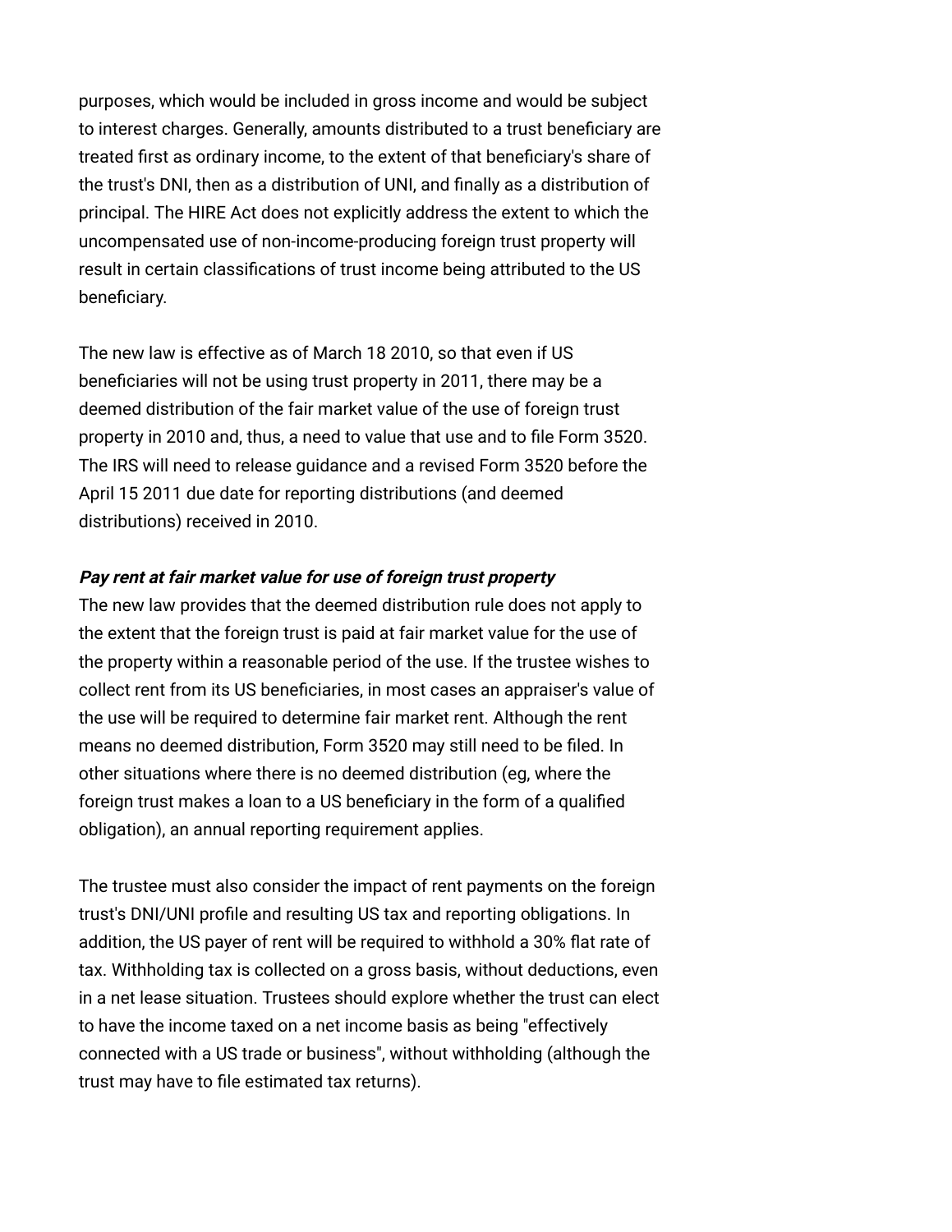#### **Sell use property to a US trust**

The rule that results in a deemed distribution for the use of trust property does not apply to US domestic trusts. The trustee might consider selling the use property to a US trust, so that the deemed distribution issue does not arise in future. A sale would not pull DNI or UNI out of the foreign trust and would replace the value of the property with cash, which can be retained in the foreign trust. There is no Form 3520 filing requirement on a sale. The trustee must keep in mind that withholding tax under the Foreign Investment in Real Property Trust Act is triggered on the sale of US real property by a foreign owner, but that given the decline in the US housing market, there may be little or no gain and a withholding certificate could be obtained to reduce the withholding tax. Another option might be for the relevant US trust to purchase only a partial interest in the real property. This might be an interest as tenants in common with the foreign trust, in a proportion relevant to the manner in which the property is used; alternatively, the foreign trust and the US trust might form a partnership, which defines the right to use real property owned by the partnership on the basis of each partner's economic interest in the partnership.

## **Distribute use property to a US trust**

The trustee might also consider distributing the use property to a US trust. Such a distribution in kind will pull out DNI or UNI, but the trust's distribution deduction and the amount included in the beneficiary's income are both limited to the lesser of the basis of the distributed property or the property's fair market value at the time of distribution. However, distributing property in kind to a new US trust with no other assets would pull out DNI or UNI without funds to pay the resulting tax bill. Some additional planning considerations will surround a distribution to a US grantor trust. Moreover, a qualified US tax accountant should explore whether the default calculation of Form 3520 results in a smaller accumulation distribution.

# **Change trustee and situs of administration of foreign trust to the United States**

In order for a trust to be considered a US domestic trust, it must meet both [the control and the court tests \(for details please see Taxation of offshore](http://www.internationallawoffice.com/Newsletters/Detail.aspx?g=fa09696c-86d8-4011-bfb3-ba66bf73c584) trusts and impact of new lower tax rates). Local counsel for the US trust company should advise on whether the trust document needs alterations